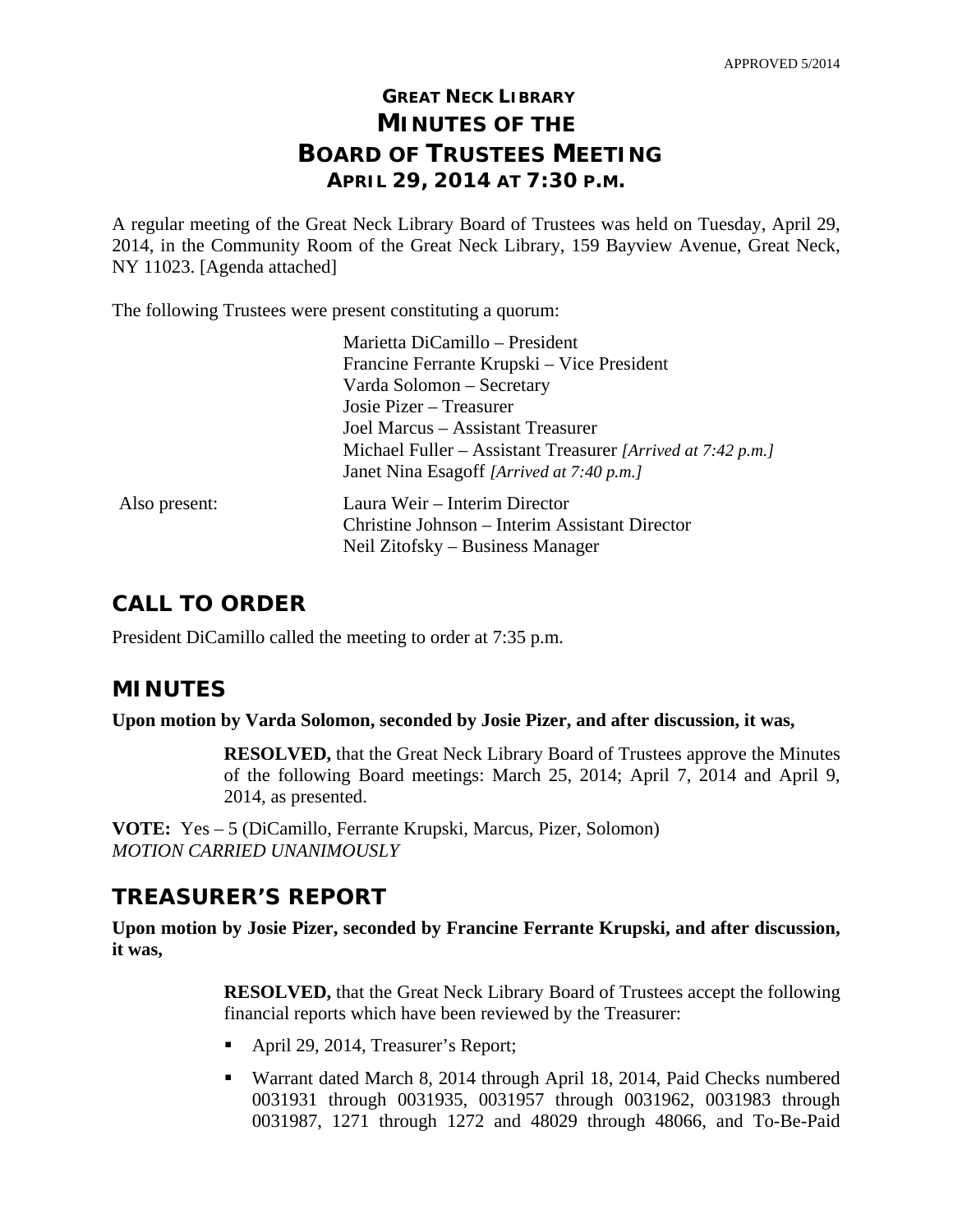Checks numbered 48067 through 48177, the sums set against their respective names, amounting in the aggregate to \$514,987.53.

 Payroll Warrants for pay dates March 6, 2014 and March 20, 2014, which have been reviewed by the Treasurer, in the amounts of \$154,288.25 and \$156,249.61 respectively, for a total of \$310,537.86.

\_\_\_\_\_\_\_\_\_\_\_\_\_\_\_\_\_\_\_\_\_\_\_\_\_\_\_\_\_\_\_\_\_\_\_\_\_\_\_\_\_\_\_\_\_\_\_\_\_\_\_\_\_\_\_\_\_\_\_\_\_\_\_\_\_\_\_\_\_\_

**VOTE:** Yes – 5 (DiCamillo, Ferrante Krupski, Marcus, Pizer, Solomon) *MOTION CARRIED UNANIMOUSLY* 

# **PAYROLL CHANGES**

#### **Upon motion by Josie Pizer, seconded by Joel Marcus, and after discussion, it was,**

**RESOLVED,** that the Great Neck Library Board of Trustees accept the Payroll Changes of March 8, 2014 through April 18, 2014 as presented, and which have been reviewed by the Finance Committee.

*[Trustee Nina Esagoff arrived.]* 

**VOTE:** Yes – 6 (DiCamillo, Ferrante Krupski, Fuller, Marcus, Nina Esagoff, Solomon) *MOTION CARRIED UNANIMOUSLY* 

# **REPORTS**

## **Building Advisory Committee (BAC)**

President DiCamillo reported that the committee met to finalize the plans which are 65% completed. The Board was copied on a letter that KG&D Architects sent to the Commissioner of Planning at the Town of North Hempstead seeking a discussion for the new and updated plans.

*[Trustee Fuller arrived.]* 

### Outreach Committee

Trustee Pizer reported that the committee is working on another newsletter update, and once completed, it will be available at all four library locations.

#### Relocation Committee

Trustee Ferrante Krupski stated that the committee met on April 22 and went over the timeline provided by Calgi Construction. The RFP for moving and storage is on tonight's agenda for a Board vote. Relocation of items to the branches was also discussed. Christine Johnson presented the staff BRIT report which dealt with inventory, design configuration and programming. Janet Fine, Head of circulation and computer services provided input on the computers, servers and trailers. The committee will next meet on May 12 at 7:15 p.m. at the Station Branch.

### Building Relocation Internal Team (BRIT)

Ms. Johnson added that staff BRIT will be meeting this Friday and will focus on the layout of the three branches while Main is closed. She will be going with the Head of Maintenance to the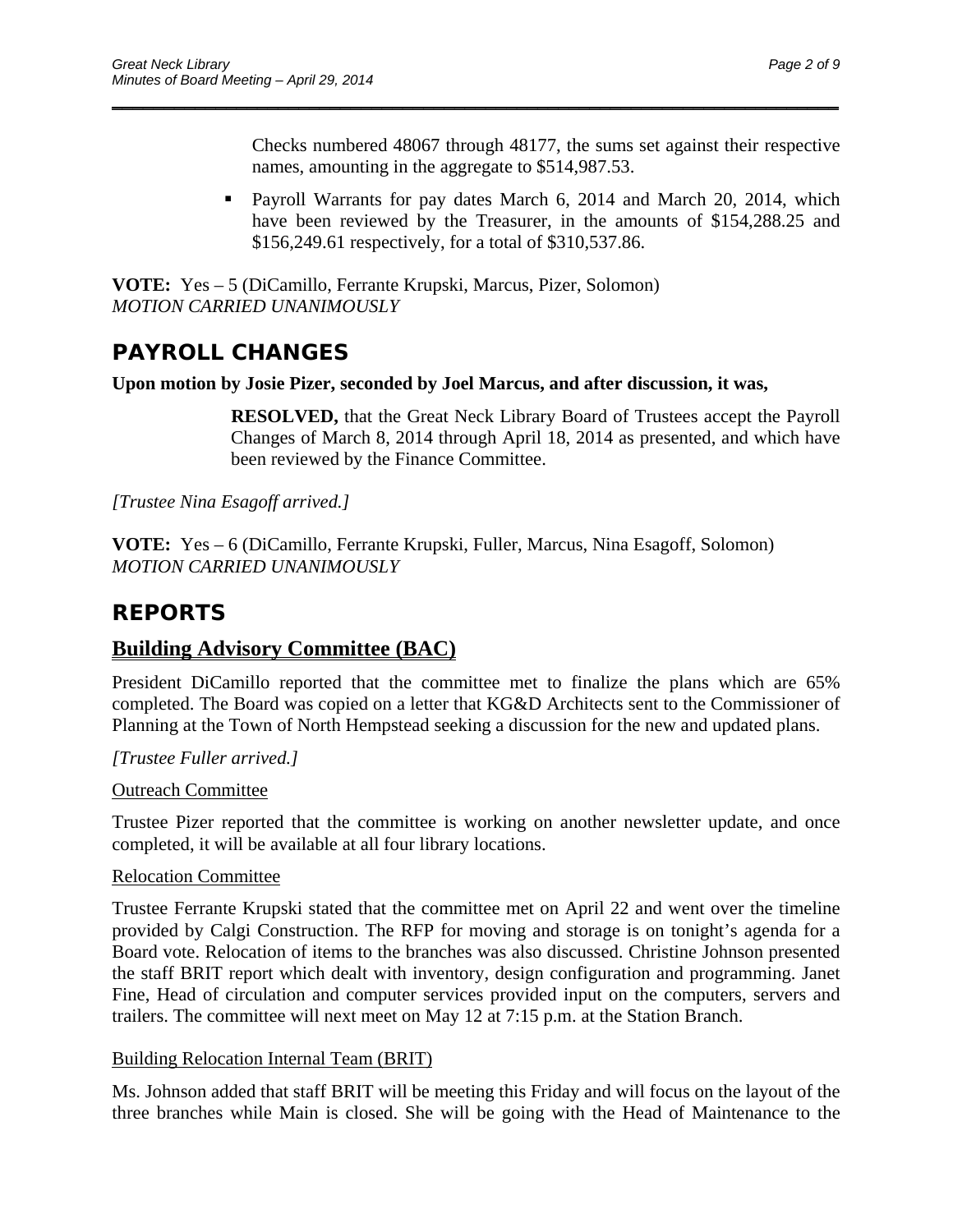Lakeville Branch to measure spaces and determine where is the best place to keep material that people will need most. Floor plan for the Station Branch has already been done.

\_\_\_\_\_\_\_\_\_\_\_\_\_\_\_\_\_\_\_\_\_\_\_\_\_\_\_\_\_\_\_\_\_\_\_\_\_\_\_\_\_\_\_\_\_\_\_\_\_\_\_\_\_\_\_\_\_\_\_\_\_\_\_\_\_\_\_\_\_\_

## **Fundraising Committee**

President DiCamillo reported that at last night's committee meeting, two more persons – Trustee Francine Ferrante Krupski and a member of the public Rebecca Rosenblatt Gilliar – were added to this committee.

Trustee Ferrante Krupski then added that the committee discussed goals and objectives and the mission statement. The committee is preparing a list of items that are needed in the Library that will not be financed by the \$10.4 million bond. They are working on a goal of a dollar amount they would like to realize through fundraising. A kick-off fundraising cocktail hour at the Library in September is being planned, maybe on a Sunday about 6:00 p.m. and many people from the community will be invited. The next meeting will be May 19 at 7:00 p.m. at the Station Branch.

## **Branch Committee**

Trustee Fuller provided an update on the Parkville Branch refurbishment. The committee had met in April to discuss the air conditioning, painting, carpeting and the installation of the doors. The Board needs to approve the installation of the doors and the hiring of a professional moving service, resolutions which were supposed to be on the agenda for a Board vote tonight. The Branch will be closed from May 5-17 for painting and carpeting. [See the Interim Director's Report on page 5 for closing strategy] Work on the air conditioning has already been completed. Weeding at the branches is on schedule.

Interim Director Weir updated the Board that the plan for the door installation fell through as the recommended vendor is too busy and has pulled out. The soliciting of bids will have to start over.

Mr. Zitofsky, in answering a question from the public, stated that the total cost for the refurbishing of the Parkville Branch is \$60,000, of which \$15,000 is for painting, \$32,000 for carpeting and \$13,000 for moving services.

### *Public Comment: Ronald Brinn*

### **Director Search Committee**

Trustee Ferrante Krupski reported that the deadline for receiving applications from within the Library was March 31. No applications were received. Another committee meeting will be convened to discuss the next step. The services of Head Hunters may be engaged to search for a director.

*Public Comment: Karen Rubin* 

## **Long Range Planning Committee**

Trustee Nina Esagoff reported that another meeting has to be arranged.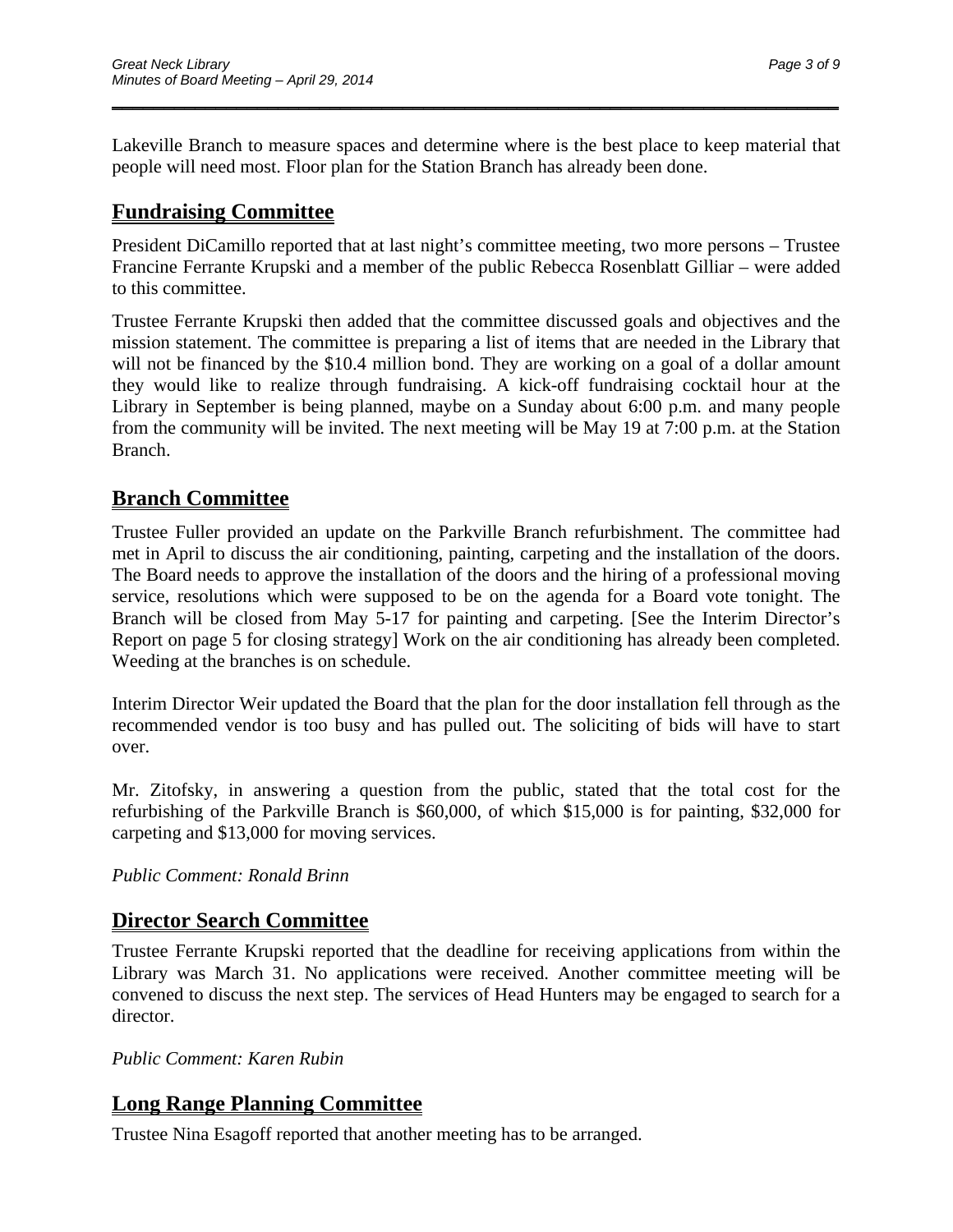# **Policy & Bylaws Committee**

Trustee Marcus reported that the committee will be meeting tomorrow night.

### **Staff Reports**

Trustee Pizer will submit her questions regarding staff report(s) to the Interim Director.

\_\_\_\_\_\_\_\_\_\_\_\_\_\_\_\_\_\_\_\_\_\_\_\_\_\_\_\_\_\_\_\_\_\_\_\_\_\_\_\_\_\_\_\_\_\_\_\_\_\_\_\_\_\_\_\_\_\_\_\_\_\_\_\_\_\_\_\_\_\_

### **Interim Assistant Director's Report**

Text of written report below:

#### Weeding

In March, an additional 8,198 items were discarded system-wide. To-date in April, 6,094 items have been discarded. This brings our current total for 2014 to just under 28,000 items. Parkville and Lakeville have finished their initial weeding. They will now go through a second weed to continue to reduce the collections. Children's Staff from Main will be focusing on reducing the Children's collection at Lakeville in order to accommodate the removal of shelving for more people space while the Main Building is closed. Adult Staff at Main are finishing up the 700s, working on the Reference Collection and will move on to the 300s next. Station is working on the 600s-800s, adult fiction and mysteries along with Children's Non-Fiction. The designated end date for the weeding project is June 1.

#### RDA

RDA is the acronym for Resource Description and Access. RDA is the new schema that is replacing the Anglo-American Cataloguing Rules, Second Edition (AACR2), that have been the standard on which library cataloging has been based since that late 1970s. RDA was adopted by the Library of Congress as the official standard to be used as of January 2013. Currently, with the exception of large, academic institutions, and the National Library of Medicine, most library catalogs are currently comprised of a mix of record formats. As this is such a major change, I felt that it warranted sending our three cataloging librarians to the 2-Day training sessions being offered by the Metropolitan Library Association. Attached are reports from Marleen Wiercx and Dana Zachary. Marie Terranova's report will be submitted shortly. The implications for the Great Neck Library are that we will need to update our MARC record loading tables from Innovative to be able to accept and properly display, or hide, the new RDA fields. We are entitled to one free change for this purpose. To maximize our return, I will meet with the Cataloging team to come to a consensus on how best to update the tables so that the records which we import will display only those data fields that are useful to the searching public. We will hide the metadata fields that can become useful internally, but will be confusing to searchers. Currently, we are performing additional editing on the RDA records in OCLC in order to properly transfer the data into our Innovative catalog.

#### Building & Relocation Internal Team (BRIT)

Main Staff has begun identifying and physically tagging (with little black spine dots) those items which they believe we need to bring from Main to Station or Lakeville during Main's closure. These items will also be electronically tagged via the new codes that Janet Fine has set-up in Innovative. The first collection of Floating items was labelled by Tech Services staff for the April 1st launch. As of today, no problems have been reported. Therefore, as of May 1st, we will begin floating the Express Books. This will enable us to reduce the number of Express copies purchased from 5 down to 3 and the books will move as determined by demand.

#### St. Aloysius Food Pantry

Thanks to the combined efforts of Janet Fine, Charles Wohlgemuth, our Branch Heads and Staff and the Circulation and Maintenance Staff, along with the generous Great Neck public, and all library staff who have donated, the Food Drive for March & April has again been very bountiful.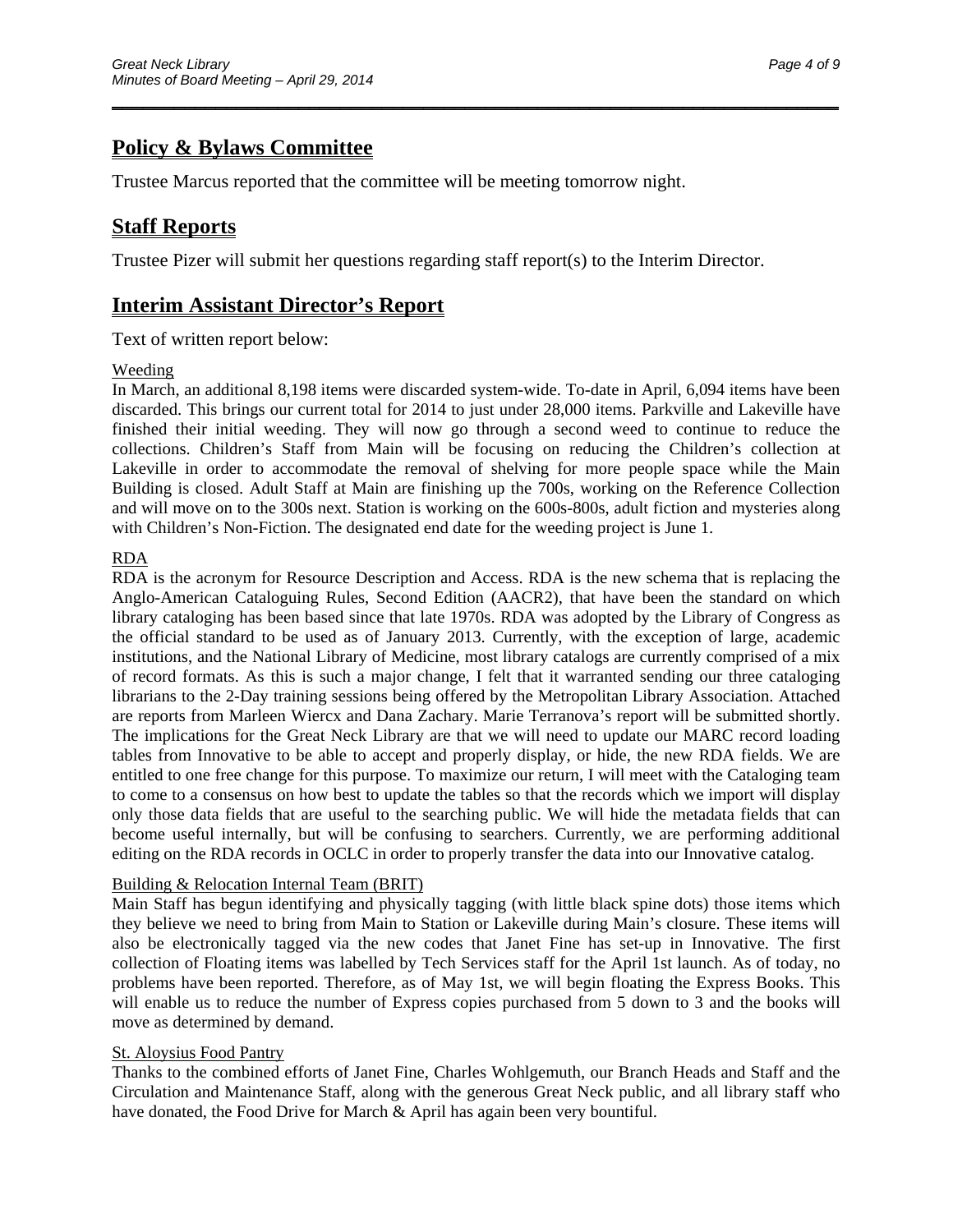#### Grants

Laura Weir and I met with Elizabeth Olesh from NLS on March 27 to begin discussion and planning for the application for the NYS Library Construction Grant money. She advised that the maximum grant awarded is generally \$100,000. Laura would like to apply for the money for the replacement of the mezzanine windows. I thought we might be able to get a portion of the asbestos removal covered. The practice is to apply for a higher amount, as the state will fund no more than 75% of a project request. The next steps are to take photographs of the planned changes and begin filling out the application that was just released. [End of written report]

\_\_\_\_\_\_\_\_\_\_\_\_\_\_\_\_\_\_\_\_\_\_\_\_\_\_\_\_\_\_\_\_\_\_\_\_\_\_\_\_\_\_\_\_\_\_\_\_\_\_\_\_\_\_\_\_\_\_\_\_\_\_\_\_\_\_\_\_\_\_

## **Interim Director's Report**

Text of written report below:

#### Parkville Branch Renovation - Closing Strategy

It had been decided some time ago that the Parkville Branch would have to close to accommodate the recarpeting and total interior painting of the Parkville Branch. I have been working with Head of Maintenance Charlie Wohlgemuth, Head of Computers and Circulation, Janet Fine and Parkville Branch Head, Jayne Alexander, to devise a schedule to move materials out of the library space to empty the area for the painting and carpeting operations, and to restore the interior furnishings after the work is complete.

Parkville Branch will be closed from 1pm, Monday, May 5 through 1pm, Saturday, May 17, 2014.

Monday, May 5, 2014 – Parkville will close to the public at 1pm in order to provide the Computer Technicians time to close up and move staff computers into the new Community Room where they will be placed on portable tables and covered. They will secure and cover computers at the Circulation Desk and at the public workstations. Cables under the desks will be disconnected and secured to prevent damage. Maintenance staff will move Librarian's Desks into the new Community Room. Parkville staff will also be involved in moving or storing materials into the back room on Monday afternoon. All telephones will be removed and stored. Garry will install a landline directly to the equipment in the computer closet. This work will be accomplished by 6 pm.

Tuesday, Wednesday May 6, 7 – Movers will move books and shelving.

Thursday, Friday, May 8, 9 – Parkville is painted.

Saturday, Sunday May 10, 11 – No activity over the weekend unless the day is needed to finish some piece of the project.

Monday, Tuesday, Wednesday, May 12, 13, 14 – Carpeting is installed

Thursday, Friday, May 15, 16 – Movers move the books and shelving back into place.

Saturday, May 17 – Delayed opening at 1 pm to allow computers and materials to be moved back into place. Computer staff will report directly to Parkville and begin to reassemble the Circulation Desk computers, staff computers, telephones and fax. Public computers will be reinstalled and any problems addressed. It is expected that due to the age of the computers (6 years in most cases) we will encounter problems with rebooting the computers. Computer Staff will have selected spare parts such as power supplies to effect on site repairs.

During the Parkville closing, staff can take personal time or be assigned to other locations. Jayne will ask the school to pick up the mail. She will stop newspaper service. The Book Drop will be emptied twice a day. Books will be brought back to Main for check in.

Special thanks to Charlie Wohlgemuth for planning and scheduling the vendors. Janet Fine was instrumental in coordinating the shutdown of the branch computers and with devising the modifications to the reserve system to address the needs of Parkville Branch patrons affected by the closure. [End of written report]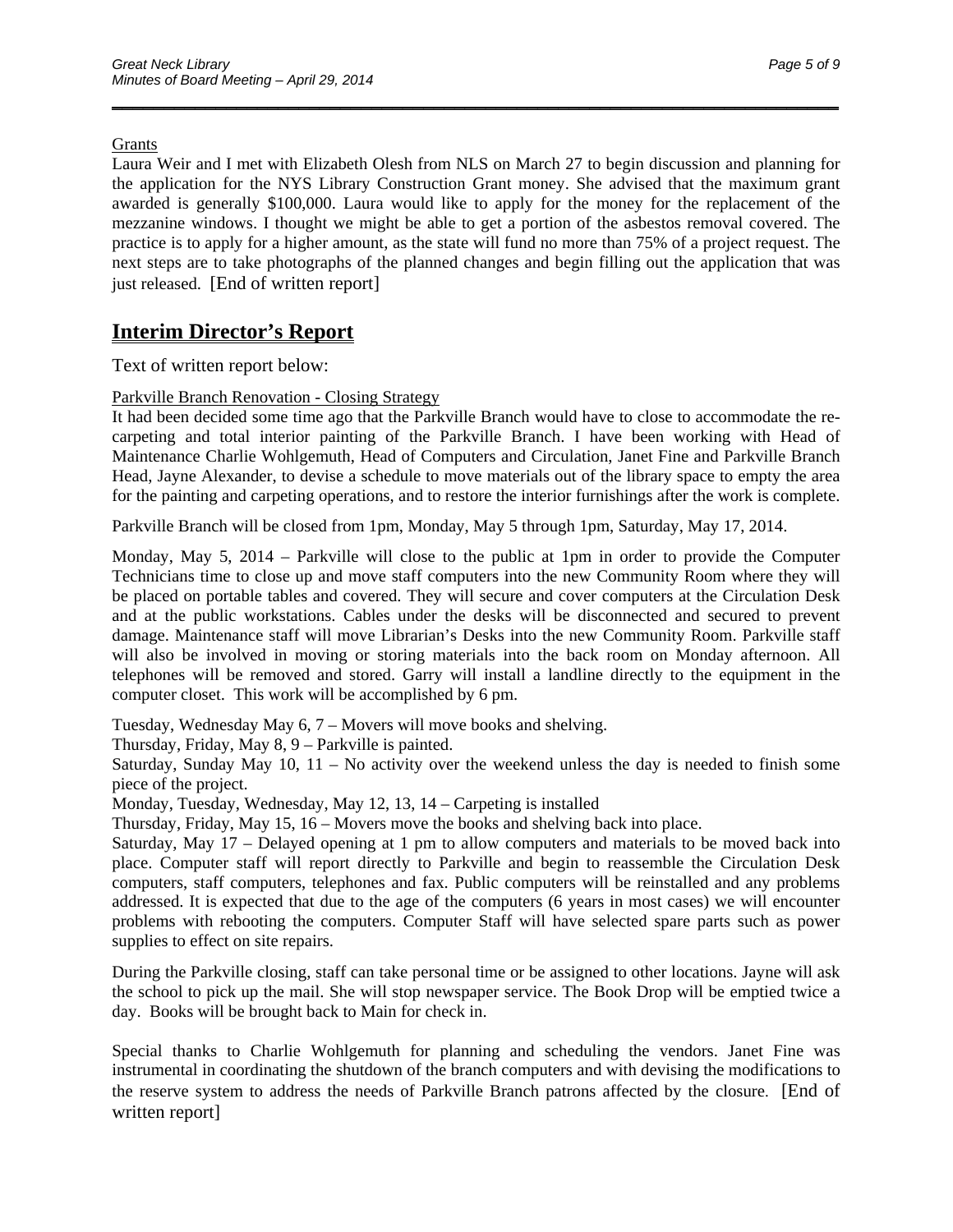Ms. Weir was asked to convey the Board's thanks to Ms. Fine and all the other staff who are doing such a good job in connection with the refurbishing of the branch.

\_\_\_\_\_\_\_\_\_\_\_\_\_\_\_\_\_\_\_\_\_\_\_\_\_\_\_\_\_\_\_\_\_\_\_\_\_\_\_\_\_\_\_\_\_\_\_\_\_\_\_\_\_\_\_\_\_\_\_\_\_\_\_\_\_\_\_\_\_\_

# **OLD BUSINESS**

### **Policy Manual Changes**

#### **Upon motion by Joel Marcus, seconded by Francine Ferrante Krupski, and after discussion, it was,**

**RESOLVED,** that the Great Neck Library Board of Trustees update its Board Policy Manual by adopting the changes to Section 600-10 (Non Residents Use of Computers), Section 900-20 (Admission to Programs), and Section 900-30 (Children's Programs), as well as creating a new Section 400-12 GASB 54.

*Public Comment: Ronald Brinn, Karen Rubin* 

**VOTE:** Yes – 7 (DiCamillo, Ferrante Krupski, Fuller, Marcus, Nina Esagoff, Pizer, Solomon) *MOTION CARRIED UNANIMOUSLY* 

### **RFP for Professional Moving and Storage Services**

#### **Upon motion by Francine Ferrante Krupski and seconded by Varda Solomon, and after discussion, it was,**

**RESOLVED**, that the Great Neck Library Board of Trustees approve the RFP to solicit bids for professional moving & storage services during the closure of the main building and such proposals are to be received no later than May 30, 2014.

President DiCamillo reminded the Interim Director to send the RFP to KG&D and Calgi for their input. The passage of this motion is contingent on any changes made by them.

The Interim Director commended Christine Johnson for her hard work in putting together the RFP.

*Public Comment: JoAnn Farley, Allison Belfiore* 

VOTE: Yes – 7 (DiCamillo, Ferrante Krupski, Fuller, Marcus, Nina Esagoff, Pizer, Solomon) *MOTION CARRIED UNANIMOUSLY* 

# **NEW BUSINESS**

### **Bond Application**

**Upon motion by Janet Nina Esagoff and seconded by Varda Solomon, and after discussion, it was,** 

> **RESOLVED**, that the Great Neck Library Board of Trustees authorize the submission of an application, which has been reviewed by the Library's Financial Advisor and the Library's Bond Counsel, to the Town of North Hempstead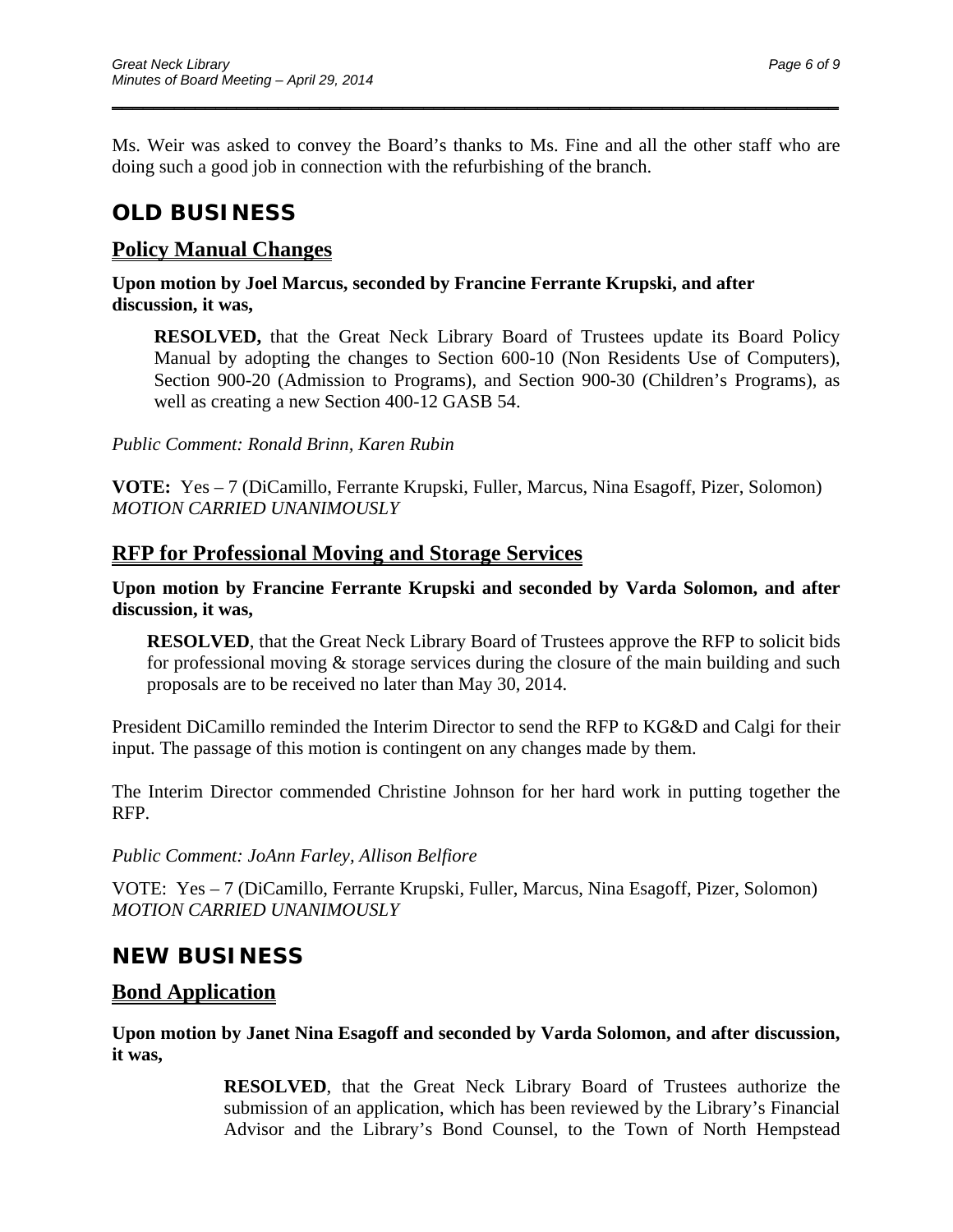Business and Tourism Development Corporation for the issuance of bonds in the amount of \$10.4 million for the renovation of the Great Neck Library main building, located at 159 Bayview Avenue, Great Neck, NY 11023.

VOTE: Yes – 7 (DiCamillo, Ferrante Krupski, Fuller, Marcus, Nina Esagoff, Pizer, Solomon) *MOTION CARRIED UNANIMOUSLY* 

\_\_\_\_\_\_\_\_\_\_\_\_\_\_\_\_\_\_\_\_\_\_\_\_\_\_\_\_\_\_\_\_\_\_\_\_\_\_\_\_\_\_\_\_\_\_\_\_\_\_\_\_\_\_\_\_\_\_\_\_\_\_\_\_\_\_\_\_\_\_

## **Board BRIT Report Evaluation and Organization**

President DiCamillo proposed the establishment of a Board BRIT committee made up, at this time, of trustees to review the current plan proposed by the Staff BRIT committee and to make recommendations to the Board for implementation during and after the closure of the main building. The chairs of the Personnel Committee (Josie Pizer), Relocation Committee (Francine Ferrante Krupski) and the Board President (Marietta DiCamillo) were appointed to this committee.

### **State Report**

#### **Upon motion by Michael Fuller and seconded by Josie Pizer, and after discussion, it was,**

**RESOLVED,** that the Great Neck Library Board of Trustees accept the New York State Great Neck Library 2013 Annual Report for Public and Association Libraries as presented.

*Public Comment: Karen Rubin* 

**VOTE:** Yes – 7 (DiCamillo, Ferrante Krupski, Fuller, Marcus, Nina Esagoff, Pizer, Solomon) *MOTION CARRIED UNANIMOUSLY* 

#### **Engagement of Auditor**

#### **Upon motion by Joel Marcus and seconded by Michael Fuller, and after discussion, it was,**

**RESOLVED,** that the Great Neck Library Board of Trustees authorize the President to sign the letter of engagement with R.S. Abrams & Co., LLP, as submitted on December 31, 2013, for the performance of a certified audit of the Library's financial statements for the fiscal year ending June 30, 2014, at a cost not to exceed \$13,400 to be charged to the Audit Fees line of the operating budget.

President DiCamillo pointed out that at the end of 2013 RFPs were sent out to solicit bids from 10 accounting firms, and two responded. The firm that is being recommended has the lowest price quote, and has offices in Islandia and White Plains. The firm works for the Great Neck School District and the Nanuet and Manhasset Public Libraries. The Interim Director reported that she had checked their references with the Great Neck School and Manhasset Library.

#### *Public Comment: Ronald Brinn*

**VOTE:** Yes – 7 (DiCamillo, Ferrante Krupski, Fuller, Marcus, Nina Esagoff, Pizer, Solomon) *MOTION CARRIED UNANIMOUSLY*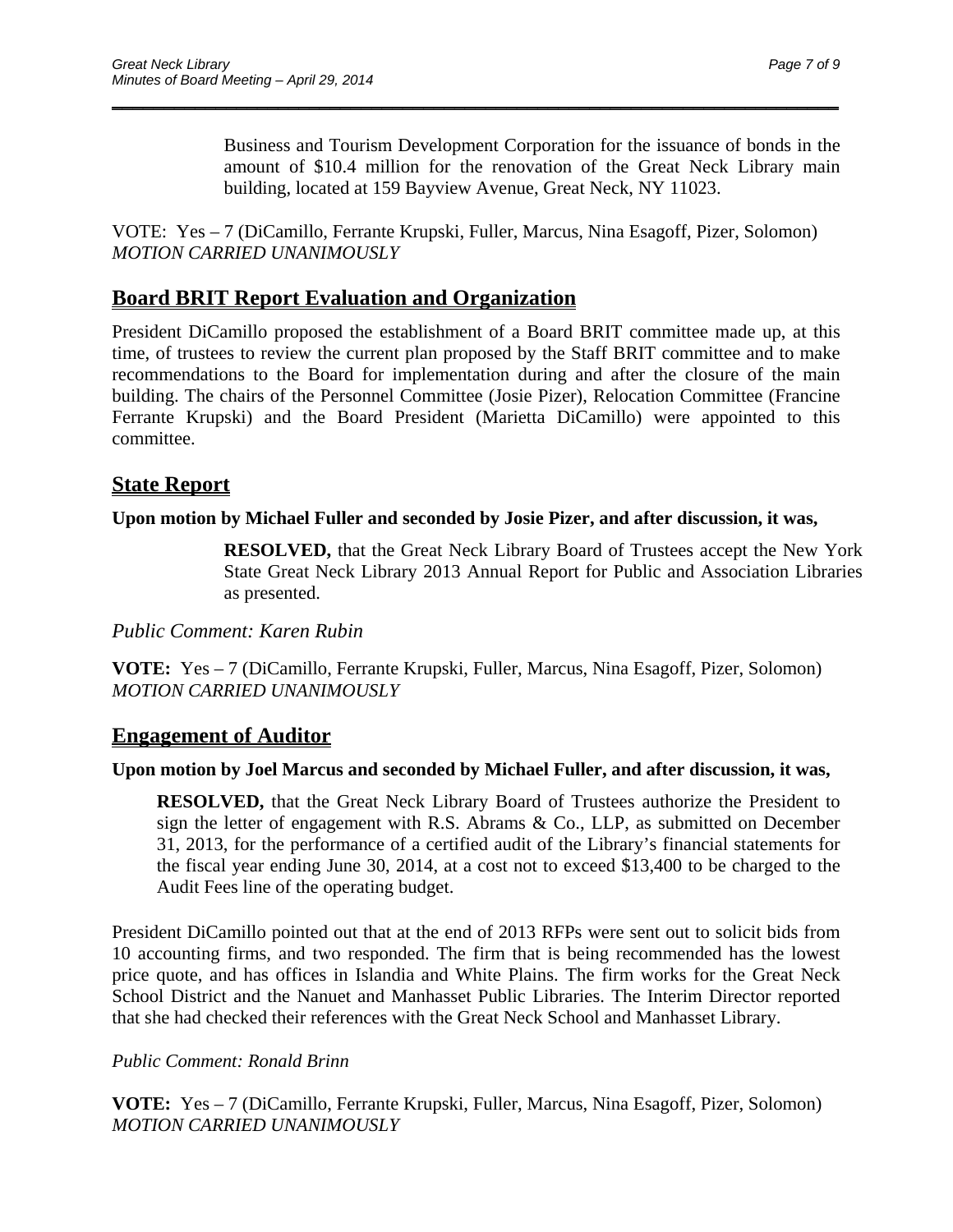# **Voting Site for the Annual Library Election**

The closing of the Main Library in mid-November should not affect the holding of the annual library election on October 27 in the Main Building. However, an alternate voting site will have to be designated to replace the Main Library for the October 2015 election. This will necessitate a Board Policy Change. The Policy Committee was directed to put this on their agenda for their meeting tomorrow night.

\_\_\_\_\_\_\_\_\_\_\_\_\_\_\_\_\_\_\_\_\_\_\_\_\_\_\_\_\_\_\_\_\_\_\_\_\_\_\_\_\_\_\_\_\_\_\_\_\_\_\_\_\_\_\_\_\_\_\_\_\_\_\_\_\_\_\_\_\_\_

### **Professional Movers for Parkville Branch**

**Upon motion by Michael Fuller and seconded by Varda Solomon, and after discussion, it was,** 

> **RESOLVED,** that the Great Neck Library Board of Trustees approve the hiring of National Library Relocations, Inc., to move shelving, books and other library materials from the original structure of the Parkville Branch to the new space in the back of the branch, and upon completion of the renovation to return same to their original location. The cost is not to exceed \$15,000 to be charged against the Branch and Special Services line of the budget.

**VOTE:** Yes – 7 (DiCamillo, Ferrante Krupski, Fuller, Marcus, Nina Esagoff, Pizer, Solomon) *MOTION CARRIED UNANIMOUSLY* 

## **OverDrive**

**Upon motion by Janet Esagoff and seconded by Varda Solomon, and after discussion, it was,** 

> **RESOLVED,** that the Great Neck Library Board of Trustees enter into a four-year "stand alone" commitment with OverDrive Digital Library effective July 1, 2014, to provide e-books and e-audiobooks to the Great Neck Library at an annual fee of \$7,000. Of this amount \$3,500 are for content and \$3,500 for maintenance, support, bandwidth and storage. These funds are to be taken from the "Recording-Audio" line of the budget.

And, further,

I move that the Interim Director be authorized to sign the contract with OverDrive Digital Library.

**VOTE:** Yes – 7 (DiCamillo, Ferrante Krupski, Fuller, Marcus, Nina Esagoff, Pizer, Solomon) *MOTION CARRIED UNANIMOUSLY* 

The Interim Director asked the Board if the AV Librarian could use \$10,000 from the AV budget to purchase additional content for OverDrive since the above contract will not go into effect until July 1. She was directed to bring it before the Finance Committee.